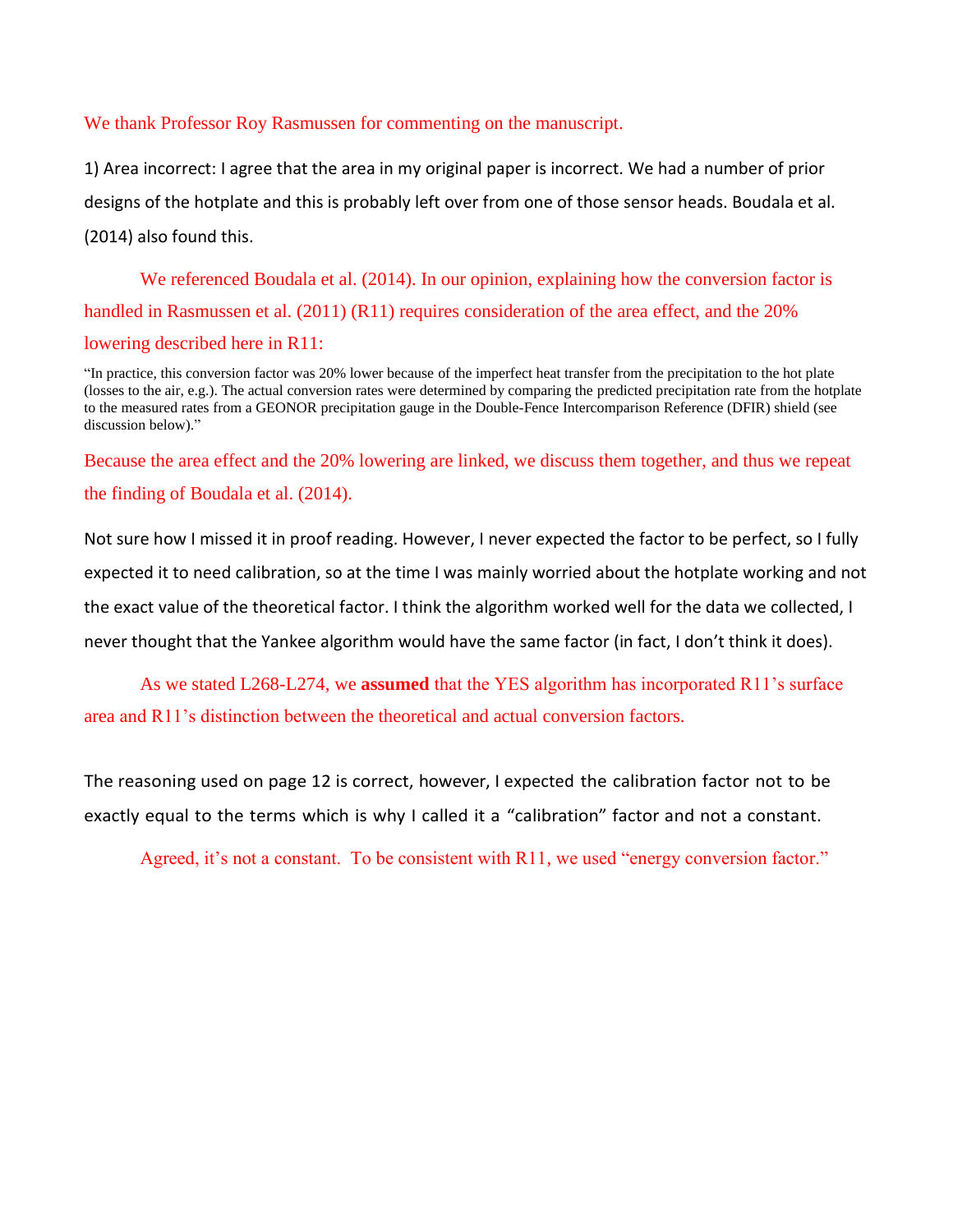2) The snow particle collection efficiency is the most uncertain part of the original hotplate algorithm. It worked well for the data I had a Marshall, but I was not sure it would work as well elsewhere. The recent WMO solid precipitation experiment evaluated three hotplates, and they performed well, in fact, they had the lowest RMSE of all the snow gauges tested. I attribute this to the aerodynamic profile, making the dependence of snow particle type less than weighing gauges. This report will be coming out before January 1, 2018. We did spend a lot of time worrying about the level that the wind speed was taken from, so your discussion on this is useful. However, the Yankee algorithm uses the wind from the hotplate itself, so the raw data is from 2 meters.

As we explain on L295-L298, we used information conveyed in a personal communication from YES to formulate the snow particle catch efficiency function. In the manuscript, this is indicated "Y12." From that personal communication, the Y12 efficiency function is based on the hotplate-derived wind speed. It is our understanding that there is **no** adjustment of the hotplate-derived wind speed that is input to the Y12 snow particle catch efficiency function.

## 3) Do you have photos of the sites?

Yes, photographs are available. These are in the references provided in the first column of Table 2.

## Are they flat?

No, however, our calculation of the sensible energy output term (the dominant term in the power budget) is based on site-specific calibrations. This is discussed L418-L438.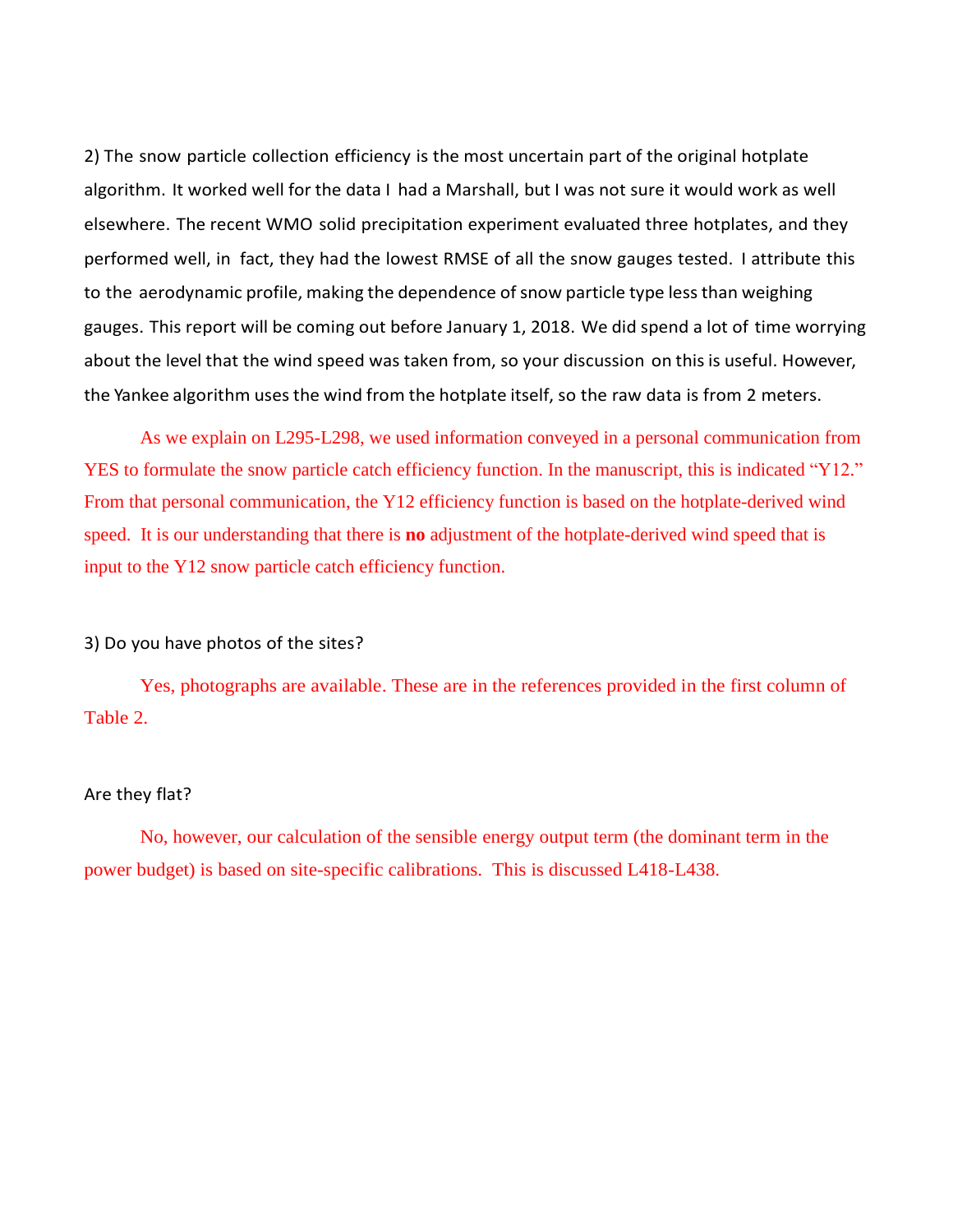The hotplate will be biased if the wind is not horizontal or there is upstream blocking. What I would also like to see is an uncertainty analysis of the truth gauge (ETI) as compared to the hotplate data.

Figure 12b shows that when we apply the catch efficiency function recommended by R11 (E) R11) our result compares well with weighing gauge measurements that were also corrected for inefficient catch. The Figure 12b is a scatterplot of the 19 analyzed OWL snow events in our data set. Development of an uncertainty analysis for the NOAH-II gauge (aka, ETI gauge) would require significantly more information. For example, as shown in Kochendorfer et al. (2017), this can involve hundreds of concurrent measurements from a DFIR and the gauge under test.

Kochendorfer, J., Rasmussen, R., Wolff, M., Baker, B., Hall, M. E., Meyers, T., Landolt, S., Jachcik, A., Isaksen, K., Brækkan, R., and Leeper, R.: The quantification and correction of windinduced precipitation measurement errors, Hydrol. Earth Syst. Sci., 21, 1973-1989, https://doi.org/10.5194/hess-21-1973-2017, 2017

4) The paper is quite detailed. If possible, I would try to focus on less of the details of the testing and more on the results. How well is the hotplate performing given the current algorithm?

As stated in the abstract, and in the conclusion, the manuscript has two objectives: 1) incorporation of the radiation measurements into the power budget, and thus into what we refer to as the Wyoming Algorithm, and 2) reconciling R11, and possibly what YES is doing in their real-time processor, with the Wyoming Algorithm. In our opinion, the detail provided is necessary for meeting these objectives.

Results presented in Figure 11 (rain) and in Figure 12b (snow) address your second point.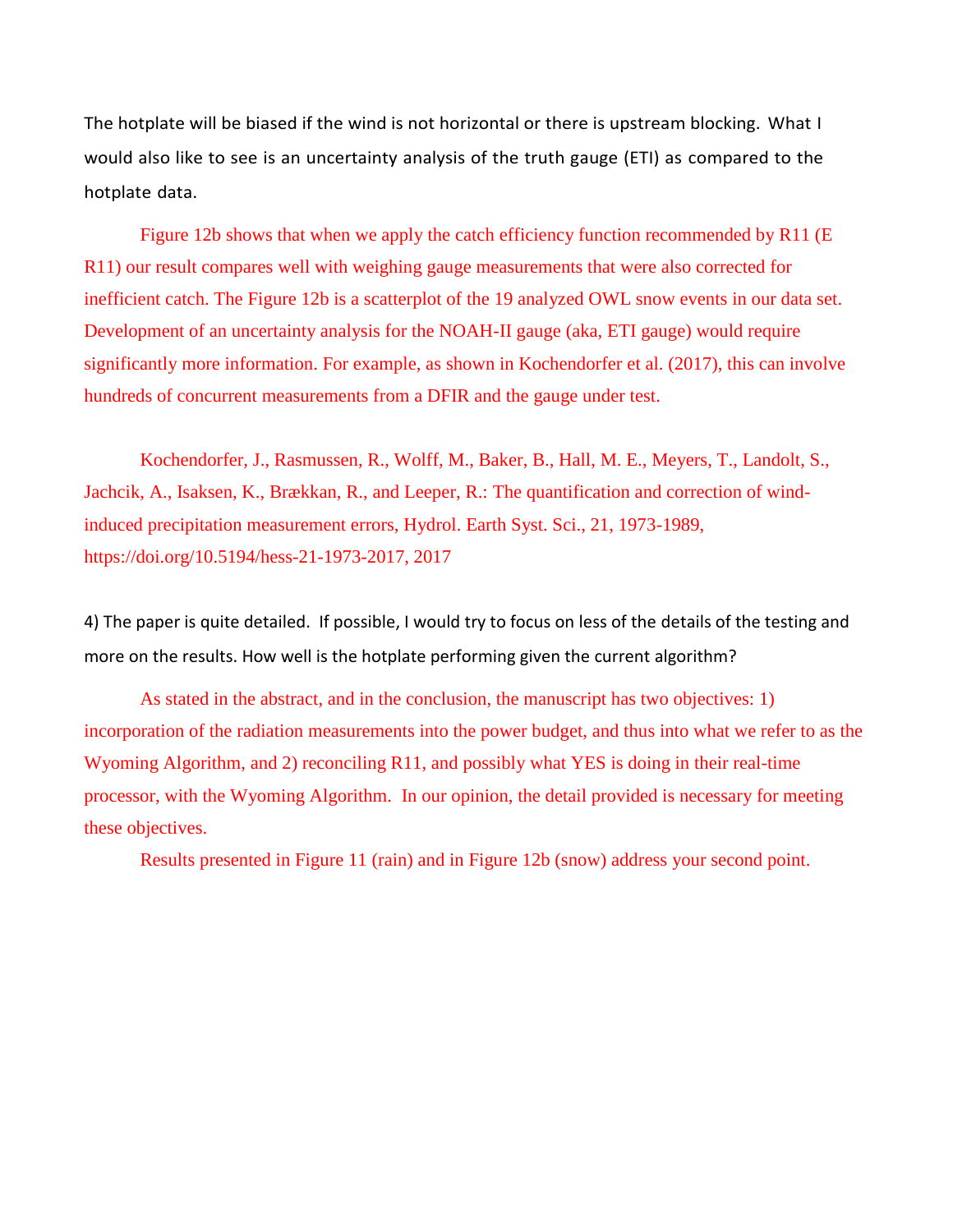How much accuracy is gained by including radiation (%)?

The effect of radiation is addressed L476 to L484.

5) I also tried to calculate the Nusselt number but never got a satisfactory comparison to a flat plat. I assumed this was due to the addition of the ridges. As a result I left this out of the original paper.

This is discussed in response to your point #3. We feel that the approach we have developed is useful because it allows incorporation of the sensible energy term into power budget (Equation 3, manuscript).

6) One of the major findings in running a hotplate that I found is that its performance depends on whether it is outdoors or indoors. Thus, the outdoor turbulence, in my experience, makes the hotplate perform a lot different than in a wind tunnel. In the wind tunnel, the data are very clean and everything works as you would expect. Outdoors, the turbulence on the bottom plate and upper plates impact the cooling differently, causing me to take a 5 minute average before initiating accumulation.

We have not used a wind tunnel. Just to be clear, our indoor testing was in the hangar or in the laboratory. There was ventilation, but the observed wind speeds were below the detection threshold of the hotplate  $(0.1 \text{ m/s})$ .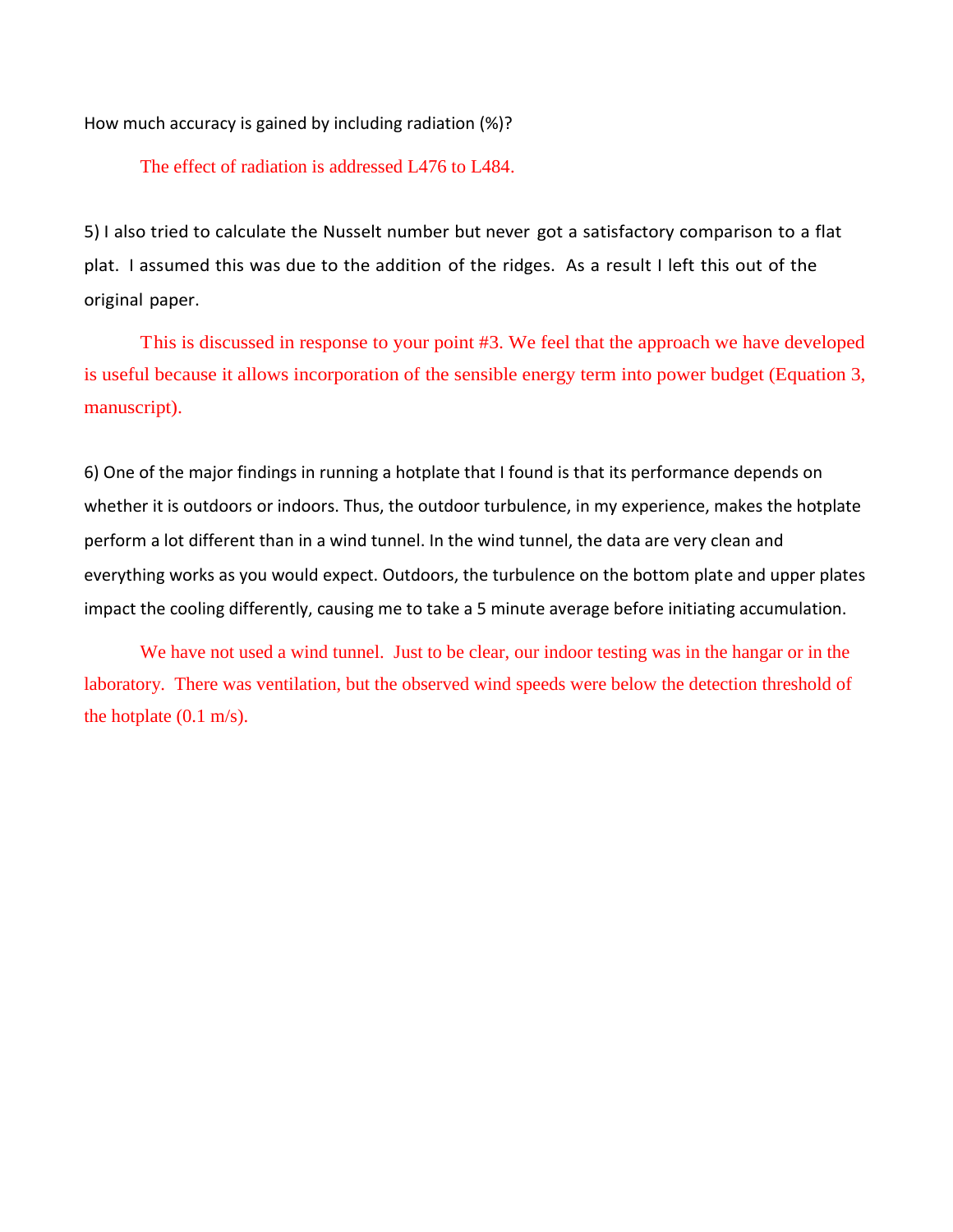7) The final comparison to outdoor data (pages21-23) is confusing to me (and I expect an independent reader). The SPICE evaluation of the YES hotplate suggests that it is 10% high, yet you find it 10% or more low. I am not sure if this is due to using the wrong level for the wind or a different wind correction algorithm. If YES has a different catch efficiency algorithm than I do I don't know where they got it from as they did not do any outdoor testing in comparison to a truth gauge. I think it might be useful to have a discussion on these data next time you are in Boulder or I am in Laramie. We could also do a conference call, but it might take some time to figure this out.

I presume, what you are comparing, in SPICE, are the values produced by the internal YES algorithm. In the manuscript, these are referred to as hotplate-derived accumulations. The figure here shows the 19 analyzed OWL snow events with hotplate-derived accumulations (ordinate) vs NOAH-II values (abscissa). The collection efficiencies applied here are event averages and these were divided into accumulations that were not corrected for inefficient catch. Data presented in the figure are available in our Table 5. The slope of the fit line is 1.1, consistent with the "10% high" you mention, but there is large statistical uncertainty due to the relatively small number of points and scatter in the measurements.

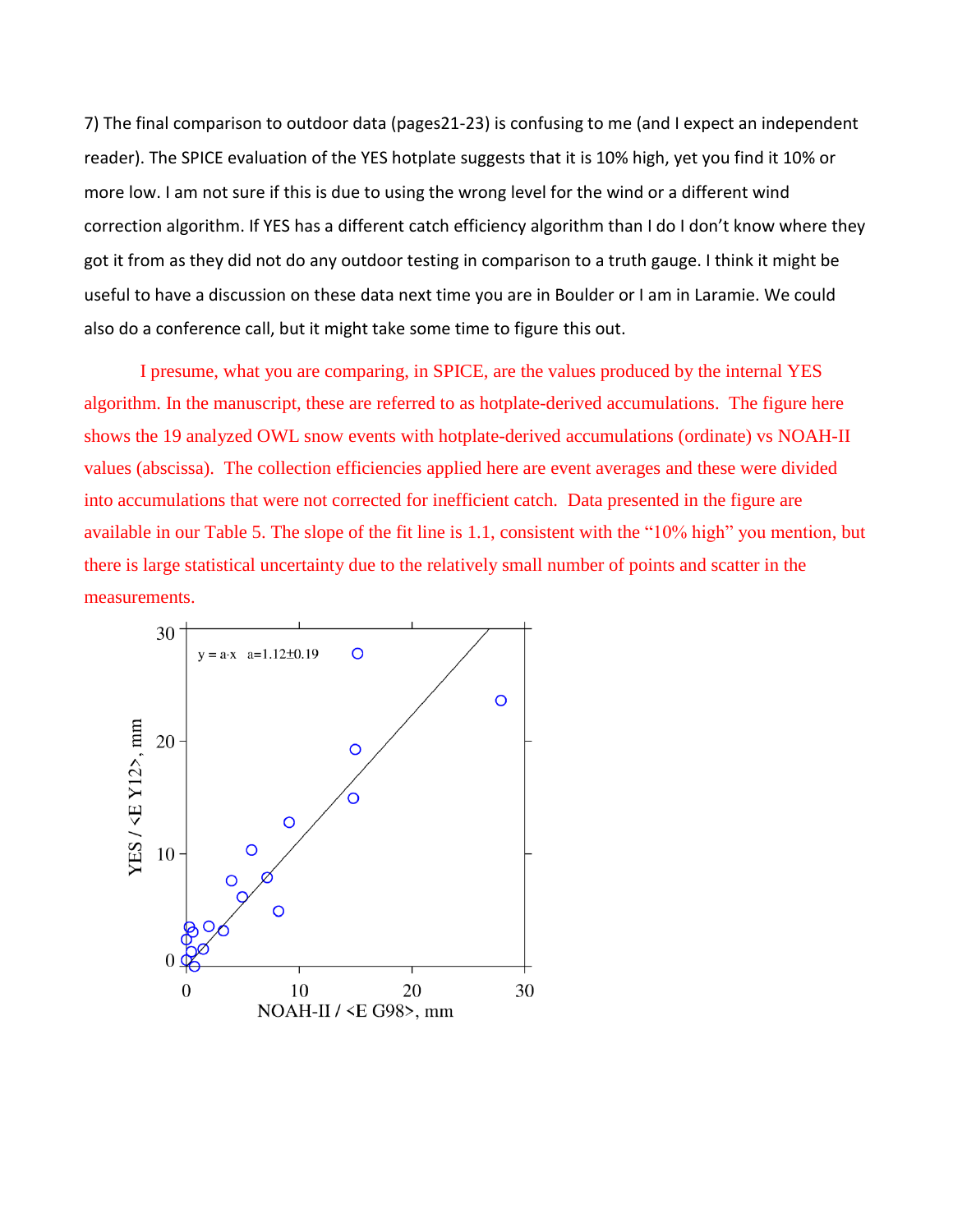8) Conclusions: I think you can state that the area is incorrect, but, again, the factor was not stated as a constant but a calibration factor. I think this point is over-stated and was already made by Boudala et al. (2014).

Please see our related comments above. We feel our repeating of R11's distinction between a theoretical and an actual energy conversion factor is appropriate.

9) I would state the main conclusions in the final section. What I want to hear about is:

a) Is a radiation correction important to the hotplate?

This is addressed in the body of the manuscript. We agree that the information should be restated in the conclusions.

b) How well does the Yankee hotplate do compared to field observations? The wind speed in the Yankee hotplate is from the hotplate itself, so it self consistent. The fact that the unit has performed well for me and SPICE over the past 5 years suggests that the algorithm if fundamentally sound.

At OWL, the YES-derived wind speeds are biased low relative to the anemometer-derived wind speeds. This is discussed L491 to L516. We speculate that the hotplate-derived accumulations in Figure 12a are statistically smaller than NOAH-II values because 1) the Y12 catch efficiency function does not apply a height-adjusted U, or 2) because of the hotplate underestimate of U, compared to the anemometer. We conclude that untangling these two possibilities is beyond the scope of the study.

c) Any suggestions on how to improve the catch efficiency? How variable is it from stormto storm?

Event-averaged catch efficiency values are in Table 5.